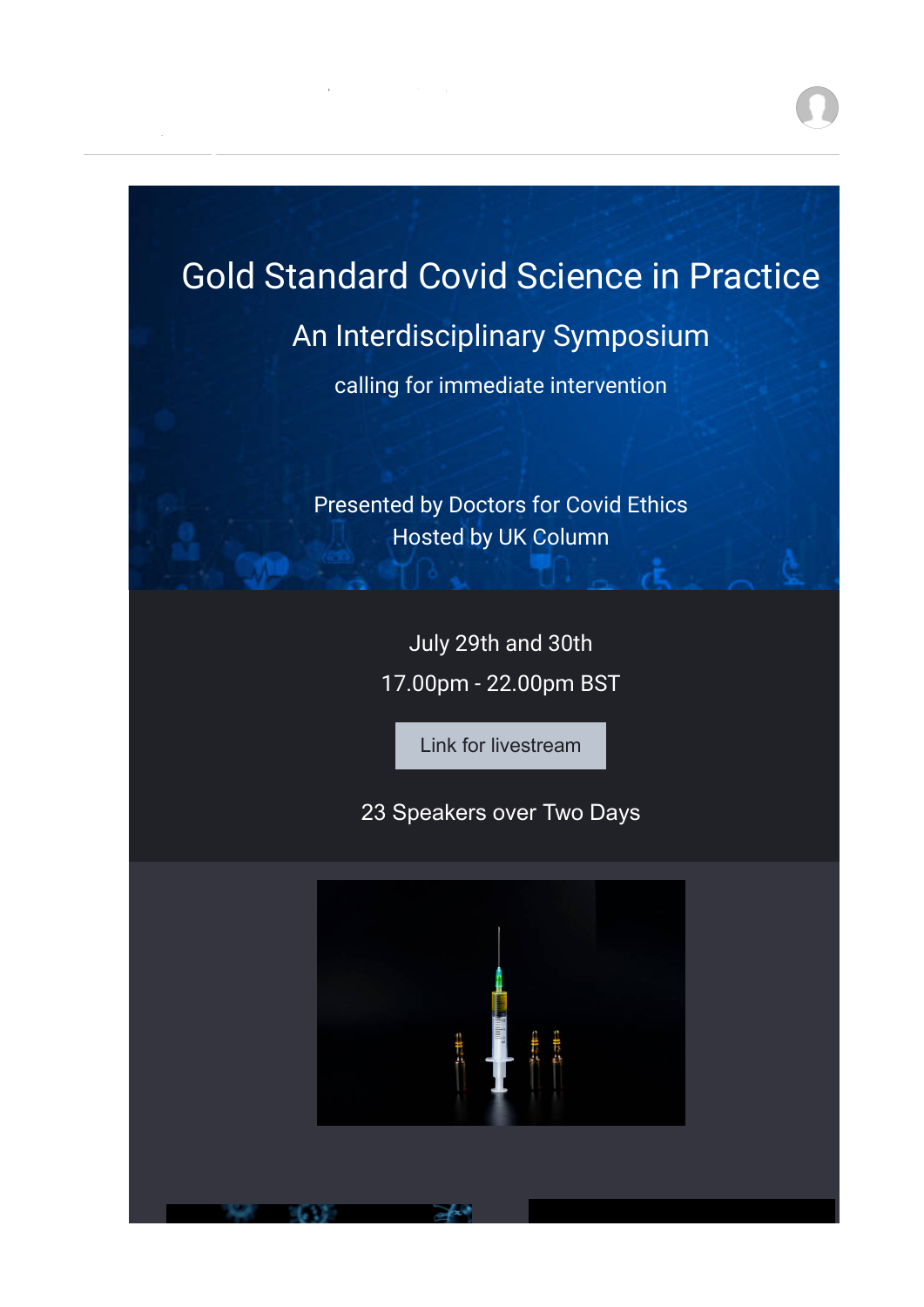

Day 1 Session I: The False Pandemic Session II: The Going Direct Reset



Day 2

Session III: First Do No Harm Session IV: The Hour of Justice Closing Panel Session

# Including









Prof. Sucharit Bhakdi MD

Dr. Reiner **Fuellmich** 

Dr. Michael Yeadon

Professor Martin **Haditsch** 



Catherine Austin **Fitts** 









Associate Professor Michael Palmer

Professor Dennis **Rancourt** 

# **Program Day 1**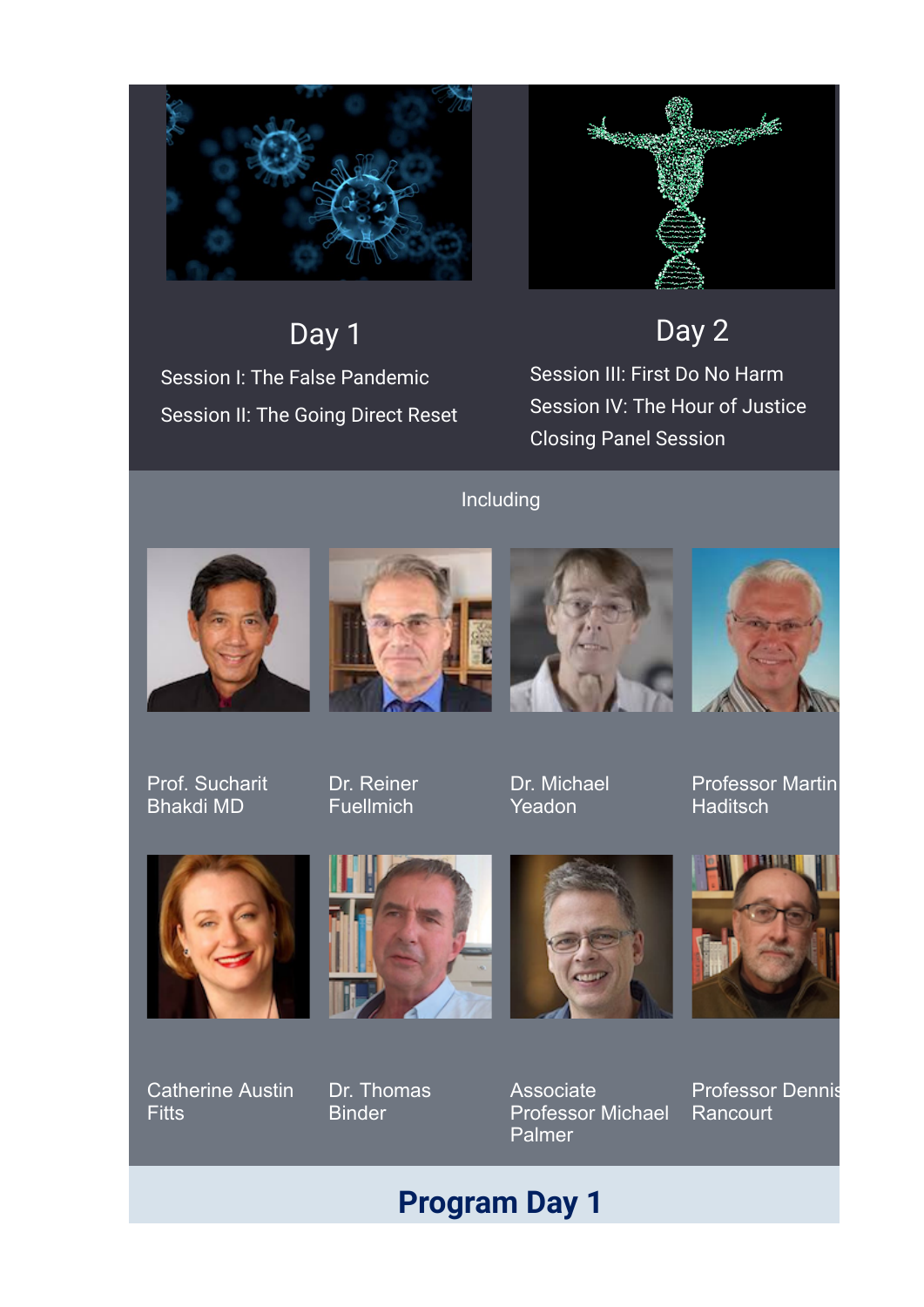# Thursday, 29 July

## **Session I with Prof. Martin Haditsch: The False Pandemic**

| 17:00 Greetings and introduction            |  |  |  |
|---------------------------------------------|--|--|--|
| <b>Opening Statement by Sucharit Bhakdi</b> |  |  |  |

### **17:10 "The SARS-CoV-2 Genome The evidence of its artificial origin"**

Opening Plenary by Michael Palmer

# **17.30 The Laboratory Pandemic**

With Ulrike Kämmerer

**17.50 The False Pandemic**

With Denis Rancourt

### **18.10 Planned Lockdown**

A dialogue with Stefan Homburg and Sucharit Bhakdi

### **18.30 The Power of Masks**

Conversation with Josef Thoma, Harald Walach and Martin Haditsch

### **18.50 "The Powerless Doctors"**

Debate with Sam White, Thomas Binder, Charles Hoffe and Martin Haditsch

### **19.20 Panel Discussion**

With all Session I participants lead by Martin **Haditsch** 

# **Session II with Catherine Austin Fitts: The Going Direct Reset**

### **19.50 The Going Direct Reset: The Pandemic is a Monetary Event**

With John Titus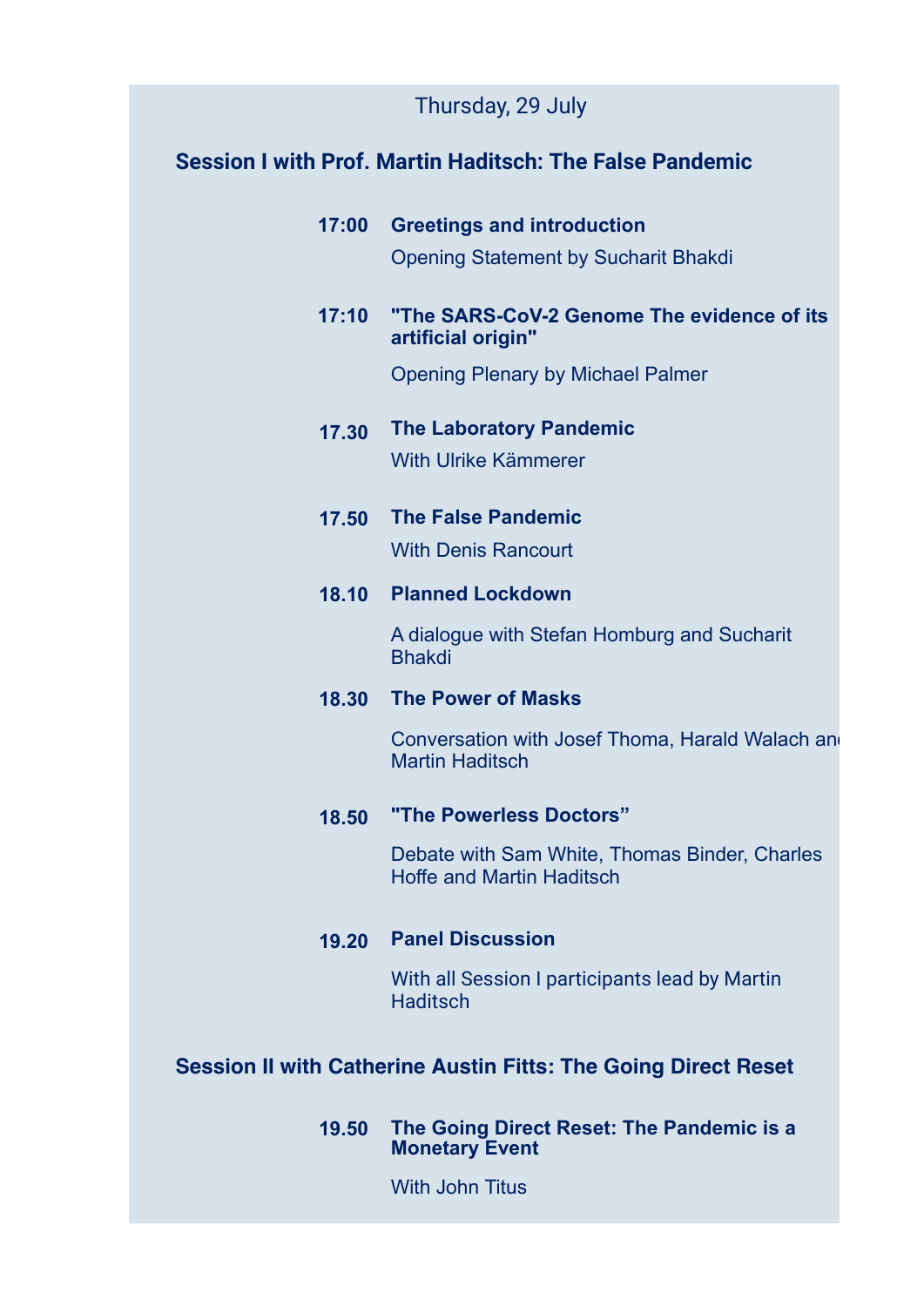|  | 20.10 UK Central Bankers & the Economic Drivers |  |  |  |  |
|--|-------------------------------------------------|--|--|--|--|
|--|-------------------------------------------------|--|--|--|--|

Discussion with Richard Werner, Catherine Austin Fitts and Taylor Hudak

#### **20.30 How to Decentralize Control**

Discussion with Richard Werner, Mark Skidmore, Patrick Wood and Catherine Austin Fitts

### **21.00 Panel Discussion**

With all session II participants lead by Taylor Hudak

### **21.45 First Day Wrap Up and the program for the 2nd day**

With Catherine Austin Fitts, Michael Palmer, Taylor **Hudak** 

[Link for livestream](https://mail.doctors4covidethics.org/lists/lt.php?tid=fElRWldXBQFbBxVVVVcAGARUUwUaWAQGC04JBQNSWlBQDQIHAgFJUFtTXgNRCgcYB1EAVxpVBARXTgFWVgRPBwwGUFAFBwdQAVMJT1JWVVYJUFRXGgQID1JODQpXAE8GBlFeTl9RUQUPCwoFBlcABA)

# **Program Day 2**

Friday July 30

### **Session III with Michael Palmer: First Do No Harm**

**17.00 The Propaganda Matrix**

*The complicit role of the media*

With Taylor Hudak, Patrick Henningsen, Michael Meyen and Catherine Austin Fitts

### **17.30 Vaccines: Emergency Authorization Abused**

With Mike Yeadon

**18.10 The End of the Narrative** 

### **17.50 Pharmacokinetics and toxicity of mRNA vaccines**

With Michael Palmer and Sucharit Bhakdi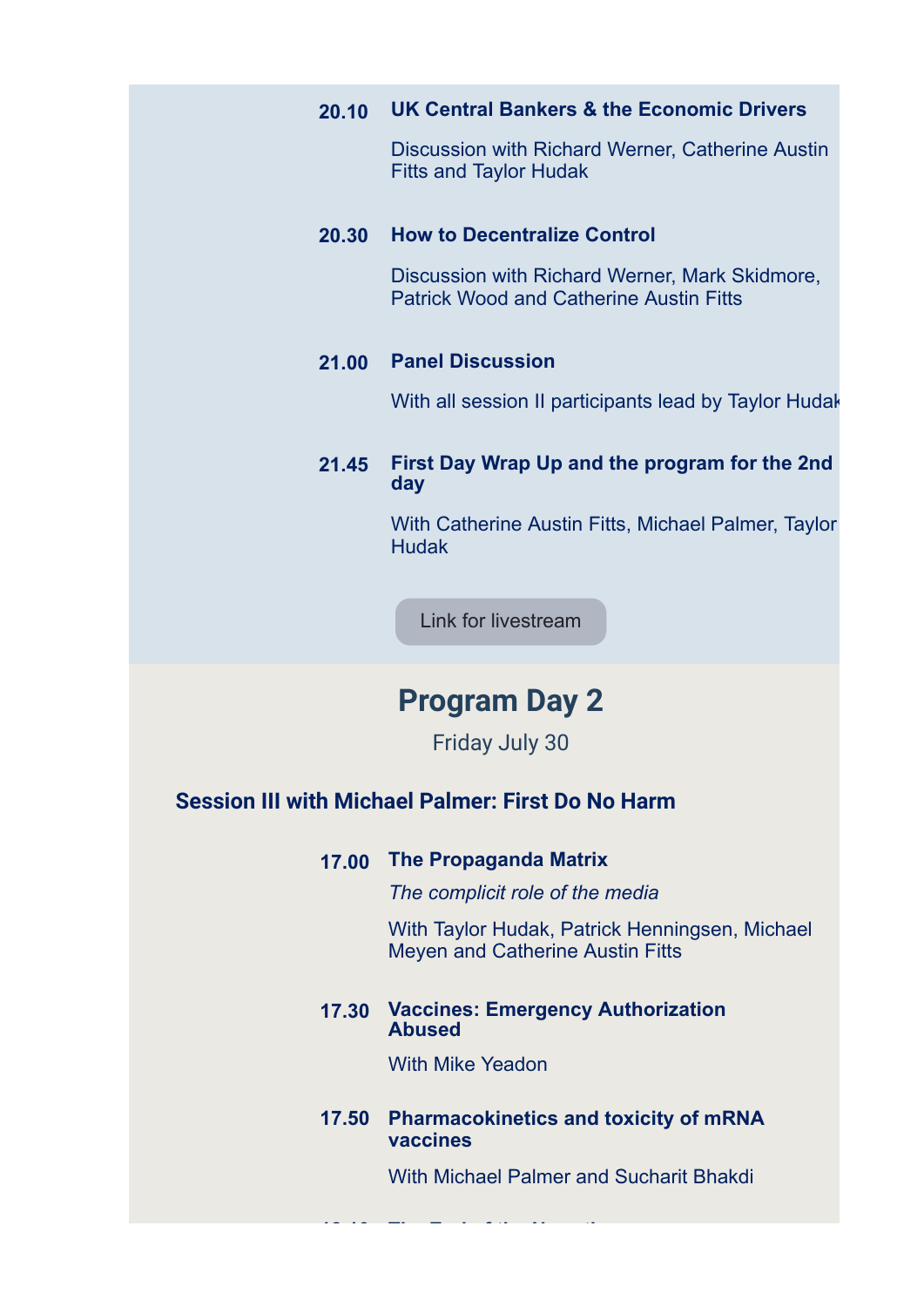#### **18.10 The End of the Narrative**

With Sucharit Bhakdi and Michael Palmer

### **18.40 Panel Discussion on Vaccinations**

With Mike Yeadon, Sucharit Bhakdi, Michael Palme and Taylor Hudak

### **19.00 Debate on Vaccine Passports**

With Patrick Henningsen and Guests

### **Session IV : The Hour of Justice**

### **19.30 Reviving the Nuremberg Codex**

Conversation with Vera Sharav, Sucharit Bhakdi and Catherine Austin Fitts

### **19.50 The Hour of Justice**

With Reiner Feullmich, Vera Sharav, Mary Holland, Patrick Henningsen and Guest

### **20.30 Final Panel Discussion**

With Sucharit Bhakdi, Thomas Binder, Catherine Austin Fitts and Reiner Fuellmich, led by Michael Palmer

### **21.45 Closing Remarks by Sucharit Bhakdi**

[Link for livestream](https://mail.doctors4covidethics.org/lists/lt.php?tid=fElRWldXBQFbBxVVVVcAGARUUwUaWAQGC04JBQNSWlBQDQIHAgFJUFtTXgNRCgcYB1EAVxpVBARXTgFWVgRPBwwGUFAFBwdQAVMJT1JWVVYJUFRXGgQID1JODQpXAE8GBlFeTl9RUQUPCwoFBlcABA)

# **Participants**

in alphabetical order

Catherine Austin-Fitts is the president of Solari, Inc., publisher of the Solari Report, and managing member of Solari Investment Advisory Services, LLC. Catherine served as managing director and member of the board of directors of the Wall Street investment bank Dillon, Read & Co. Inc., as Assistant Secretary of Housing and Federal Housing Commissioner at the United States Department of Housing and Urban Development in the first Bush Administration, and was the president of Hamilton Securities Group, Inc. Catherine has designed and closed over \$25 billion of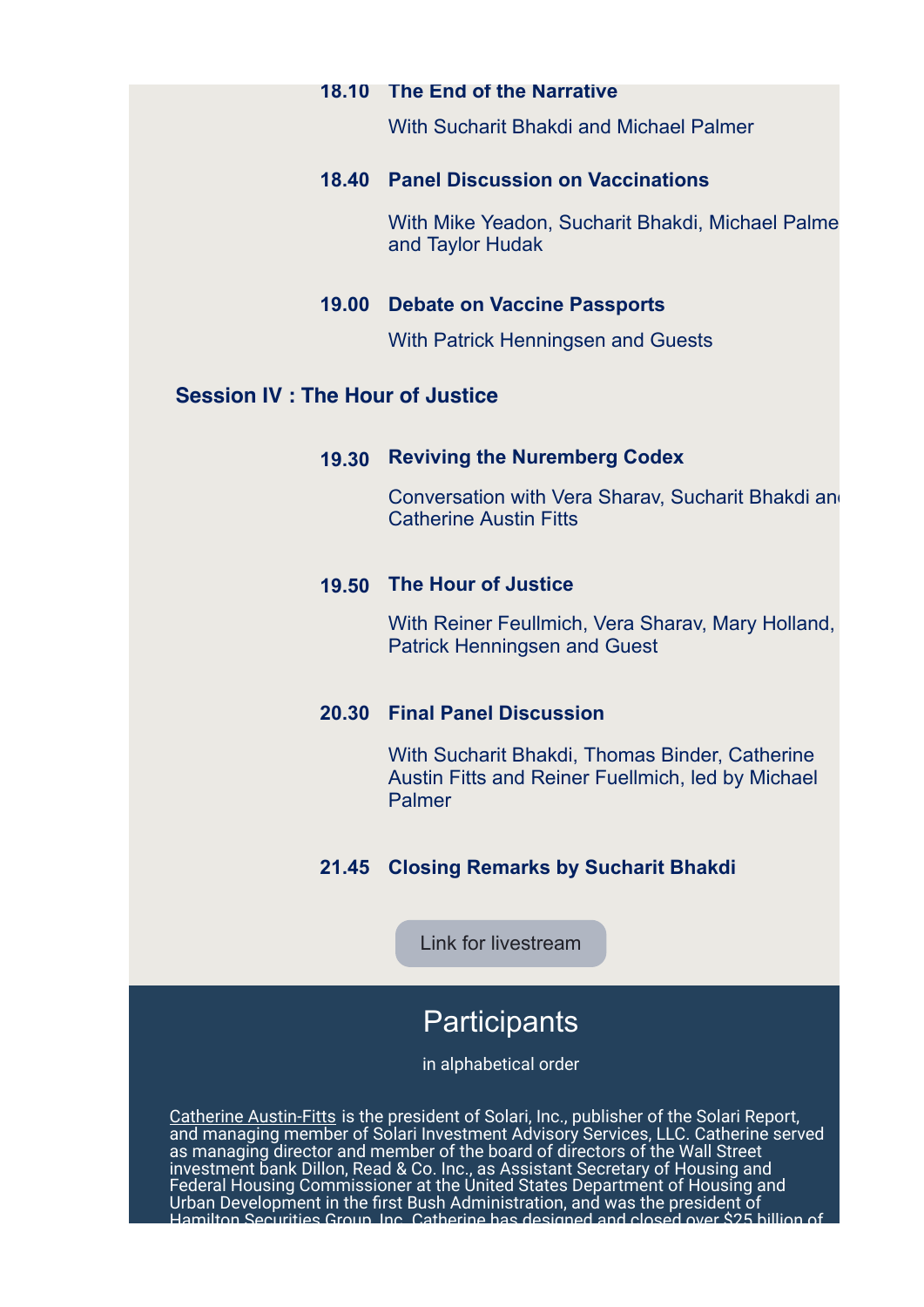Hamilton Securities Group, Inc. Catherine has designed and closed over \$25 billion of transactions and investments to-date and has led portfolio and investment strategy for \$300 billion of financial assets and liabilities. She graduated from the University of Pennsylvania (BA), the Wharton School (MBA) and studied Mandarin Chinese at the Chinese University of Hong Kong.

Professsor Sucharit Bhakdi MD is Professor Emeritus of Medical Microbiology and Immunology, Former Chair, Institute of Medical Microbiology and Hygiene, Johannes Gutenberg University of Mainz.

Dr. Thomas Binder, MD is specialised in Cardiology and Internal Medicine, with a thesis in Immunology and Virology, and 32 years experience in diagnosis and treatment of Acute Respiratory Illness.

Dr. Reiner Fuellmich, is an attorney at law since 1993 in Germany and 1994 in California/USA. He has over three decades of experience as a consumer protection attorney, particularly against banks. From 1985 to 2001 Reiner was Scientific Assistant to Prof. Deutsch at the University of Göttingen, research center for medical and pharmaceutical law, and member of the Ethics Committees of the University Hospitals of Göttingen and Hannover. He is currently co-chair of the Extra Parliamentary Committee of Inquiry into the impact of governmental corona measures.

Professor Martin Haditsch MD PhD is Specialist in Hygiene and Microbiology and in Microbiology, Virology, Epidemiology/Infectious Diseases, and Tropical Medicine. He is Medical Director at the TravelMedCenter, Leonding, Austria, and Medical Director at Labor Hannover, MVZ GmbH. Martin travelled around the world to make a documentary entitled "Corona in Search of the Truth", in which scientists and experts unveil the suppressed realities of COVID-19.

Patrick Henningsen is founder and managing editor of the news website 21st Century [Wire, a UK Column writer and presenter, and independent foreign and political affairs](https://mail.doctors4covidethics.org/lists/lt.php?tid=fEkCAlUFA1VaChVQAAFTGAQFVQcaA1dRUE4JUwAEBlUCVAIAUVNJUFtTXgNRCgcYB1EAVxpVBARXTgFWVgRPBwwGUFAFBwdQAVMJT1JWVVYJUFRXGgQID1JODQpXAE8GBlFeTl9RUQUPCwoFBlcABA) analyst. He is also the host of the SUNDAY WIRE talk radio program which airs live every Sunday on the [Alternate Current Radio Network](https://mail.doctors4covidethics.org/lists/lt.php?tid=fEkABVMABwdaARUGXVFaGARUCQAaA1NRC04LBARUU1EGUV4GUQdJUFtTXgNRCgcYB1EAVxpVBARXTgFWVgRPBwwGUFAFBwdQAVMJT1JWVVYJUFRXGgQID1JODQpXAE8GBlFeTl9RUQUPCwoFBlcABA).

Dr. Charles Hoffe MD has been a practicing physician in British Columbia for 28 years. He has experienced regulatory consequences after speaking and writing about vaccine dangers, including a letter to his provincial public health officer regarding vaccine-related harms he witnessed in his patients.

Mary Holland is a former Research Scholar and Director of the Graduate Lawyering **Program at NYU School of Law. She has written several law review articles and blog** posts on vaccine law and policy and is the co-author and co-editor of the books "Vaccine Epidemic" and "HPV Vaccine on Trial: Seeking Justice for a Generation Betrayed." She has testified to retain or expand vaccination exemptions in the California, West Virginia, Maine and Vermont legislatures and has has appeared in several documentaries and programs on vaccine issues. Mary is chair of the advisory board of Health Choice and a member of the advisory boards for the Elizabeth Birt Center for Autism Law and Advocacy, the Otto Specht School and Actionplay. Educated at Harvard and Columbia Universities, Mary has worked in international public and private law. Prior to joining NYU, she worked at major U.S. law firms, with three years based in Moscow, Russia. She also worked at a U.S. human rights organization as Director of its European Program. She has taught courses at Columbia Law School and has served as a consultant to the Aspen Institute Justice and Society Program.

Professor Stefan Homburg is Professor of E[conomics.](https://mail.doctors4covidethics.org/lists/lt.php?tid=fElUBgMBA1EKChUDB1FUGAQHAVAaWQFVBU4BCgFTUwAAA1daU1ZJUFtTXgNRCgcYB1EAVxpVBARXTgFWVgRPBwwGUFAFBwdQAVMJT1JWVVYJUFRXGgQID1JODQpXAE8GBlFeTl9RUQUPCwoFBlcABA) He was the director of the Institute of Public Finance at the [University of Hannover](https://mail.doctors4covidethics.org/lists/lt.php?tid=fEkAUlBUVlcMABUCV1cGGARRVVIaAARUBU4PAgdTAwJSVFIGUVRJUFtTXgNRCgcYB1EAVxpVBARXTgFWVgRPBwwGUFAFBwdQAVMJT1JWVVYJUFRXGgQID1JODQpXAE8GBlFeTl9RUQUPCwoFBlcABA), Lower Saxony, Germany [until 2021, and formerly Professor of Economics at](https://mail.doctors4covidethics.org/lists/lt.php?tid=fElSWlVRVwEBVBVVVQZSGARWBAAaWQZUAk4BBFMPA1YNVlAABVRJUFtTXgNRCgcYB1EAVxpVBARXTgFWVgRPBwwGUFAFBwdQAVMJT1JWVVYJUFRXGgQID1JODQpXAE8GBlFeTl9RUQUPCwoFBlcABA) [University of Bon](https://mail.doctors4covidethics.org/lists/lt.php?tid=fEkFBVRbDVcIChVVAwVQGARXBVUaWAgFBU4MAgpRB1ABVlFWB1BJUFtTXgNRCgcYB1EAVxpVBARXTgFWVgRPBwwGUFAFBwdQAVMJT1JWVVYJUFRXGgQID1JODQpXAE8GBlFeTl9RUQUPCwoFBlcABA)[n and University](https://mail.doctors4covidethics.org/lists/lt.php?tid=fElSWlVRVwEBVBVVVQZSGARWBAAaWQZUAk4BBFMPA1YNVlAABVRJUFtTXgNRCgcYB1EAVxpVBARXTgFWVgRPBwwGUFAFBwdQAVMJT1JWVVYJUFRXGgQID1JODQpXAE8GBlFeTl9RUQUPCwoFBlcABA) of Magdeburg. Stefan's research focuses on macroeconomics and public finance. He has co-authored a textbook in macroeconomics, and authored other publications addressing topics in monetary policy, social security, tax law, and business taxation. He served as a member of several policy committees, including the Advisory Council at the Federal Ministry of Finance, the Federal Constitutional Commission, and the Federal Government's Council for Sustainable Developments. Between 1999 and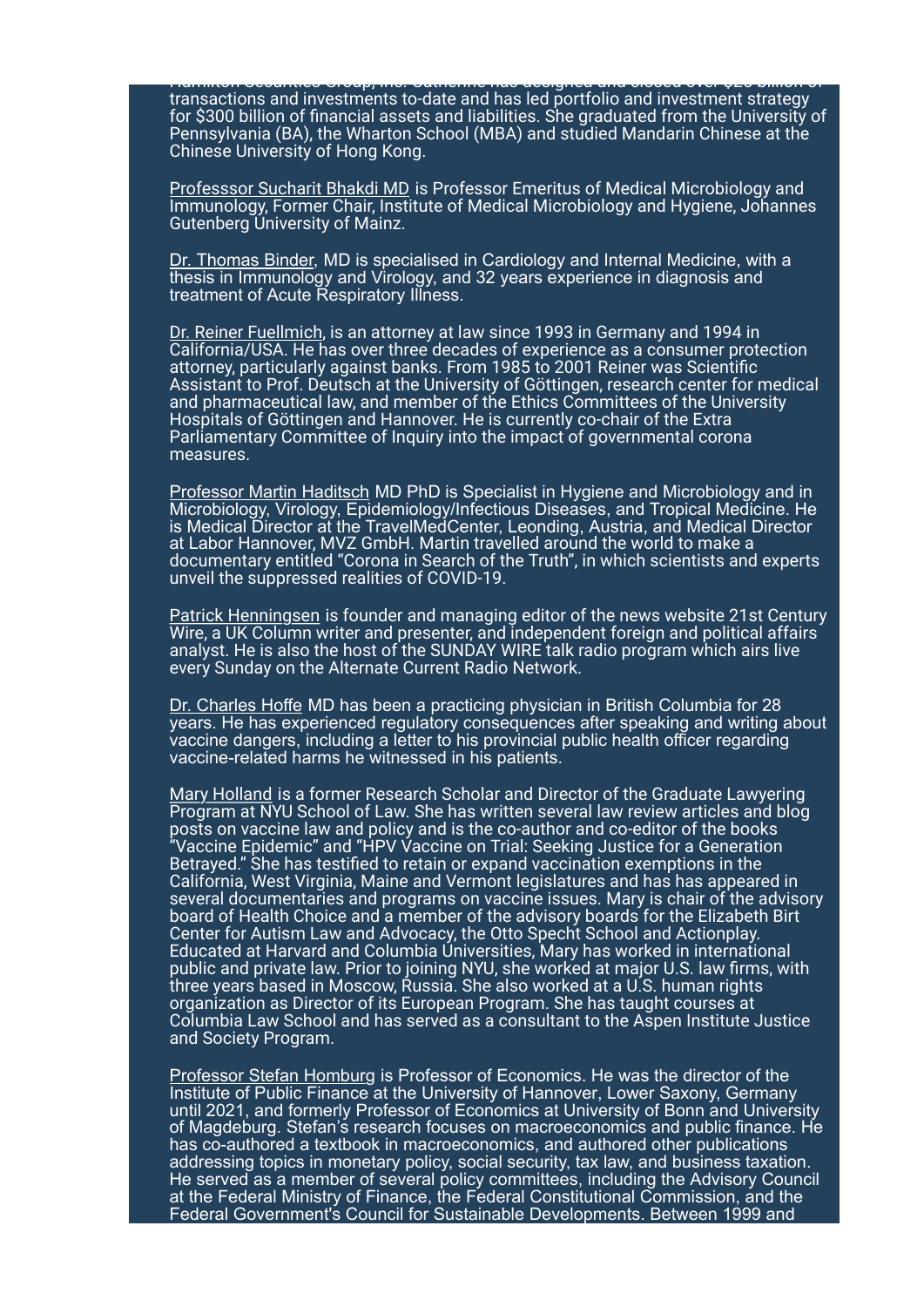2007, he acted as Dean of Hannover's School of Economics and Management and from 1996 until 2003 he was editor of journals of the German Economic Association.

Taylor Hudak, MA, is an independent journalist focusing on free speech, press freedoms, whistleblowing and US foreign policy. Taylor's work can be found on acTVism Munich YouTube channel, as well as The Last American Vagabond.

Professor Ulrike Kämmerer PhD is a Molecular Virologist and Immunologist. She is Associate Professor of Experimental Reproductive Immunology and Tumor Biology at the Department of Obstetrics and Gynaecology, University Hospital of Würzburg, Germany.

Associate Professor Michael Palmer MD is Asociate Professor in the Department of Chemistry at the University of Waterloo, Ontario, Canada, and is board certified in Medical Microbiology with a focus on Pharmacology, metabolism and biological membranes. His experimental research focus is on bacterial toxins and antibiotics. Michael has authored a textbook on Biochemical Pharmacology.

Professor Michael Meyen is Professor at the Institute for Communication Studies and Media Research at the Ludwig Maximilians University in Munich. He is widely published in his field, and has worked as a freelance journalist in newspapers, news broadcasting stations and online. His PhD concerned "The bourgeois daily press in the city of Leipzig in the Weimar Republic. Connections between social change and media change."

Professor Denis Rancourt is a retired former Full Professor of Physics at the University of Ottawa. He is currently researcher at the Ontario Civil Liberties Association and a Member scientist at PANDA, Pandemics Data and Analysis. He has done industrial-application research on the technology of filtration, with applicability to filters such as face masks. His scientific H-index impact factor is 40, and his articles have been cited more than 5,000 times in peer-reviewed scientific journals. He is an expert in statistical analysis methods, mathematical modelling, and measurement methods.

Vera Sharav is a Holocaust survivor, a public advocate for human rights, and founder of the Alliance for Human Research Protection, which serves as an information resource and public interest watchdog organization. Its goal is combat secrecy and bring accountability to biomedical research. She has served on the Children's Workgroup of the National Human Research Protection Advisory Committee, testified before public policy advisory panels including, the Institute of Medicine and numerous FDA hearings. Vera has been an invited presenter at various professional and academic forums: the World Federation of Science Journalists, London, National Academy of Sciences Policy Fellow program, National Public Health Association, Consumers Institute for Medicines and Health, Stockholm and the U.S. military medical ethics forum. She has authored numerous peer-reviewed papers and a book chapter on mandatory vaccination.

Mark Skidmore is Professor of Economics at Michigan State University where he holds the Morris Chair in State and Local Government Finance and Policy. His research covers topics in public finance, regional economics, and the economics of natural disasters. Mark created the Lighthouse Economics website and blog to share economic research and information relevant for navigating tumultuous times.

Dr Josef Thoma is a specialist in ear, nose and throat medicine with several decades experience. He worked in private practice from 1986 until 2018 and studied at the Technical University of Munich and the University of Regensburg from 1971 to 1977, then completed his specialist training at the University ENT Clinic in Berlin from 1979 to 1986.

John Titus has written, produced and directed videos about the loss of the rule of law in the U.S. since 2014. His videos focus largely on Wall Street crime, and cronyism in the financial system. He has a juris doctor and has litigated patents for 25 years. He also holds bachelor's and master's degrees in electrical engineering and worked as an electrical engineer in the space industry. Since 2020 John has co-produced and cohosted Money & Markets with Catherine Austin Fitts at Solari Inc.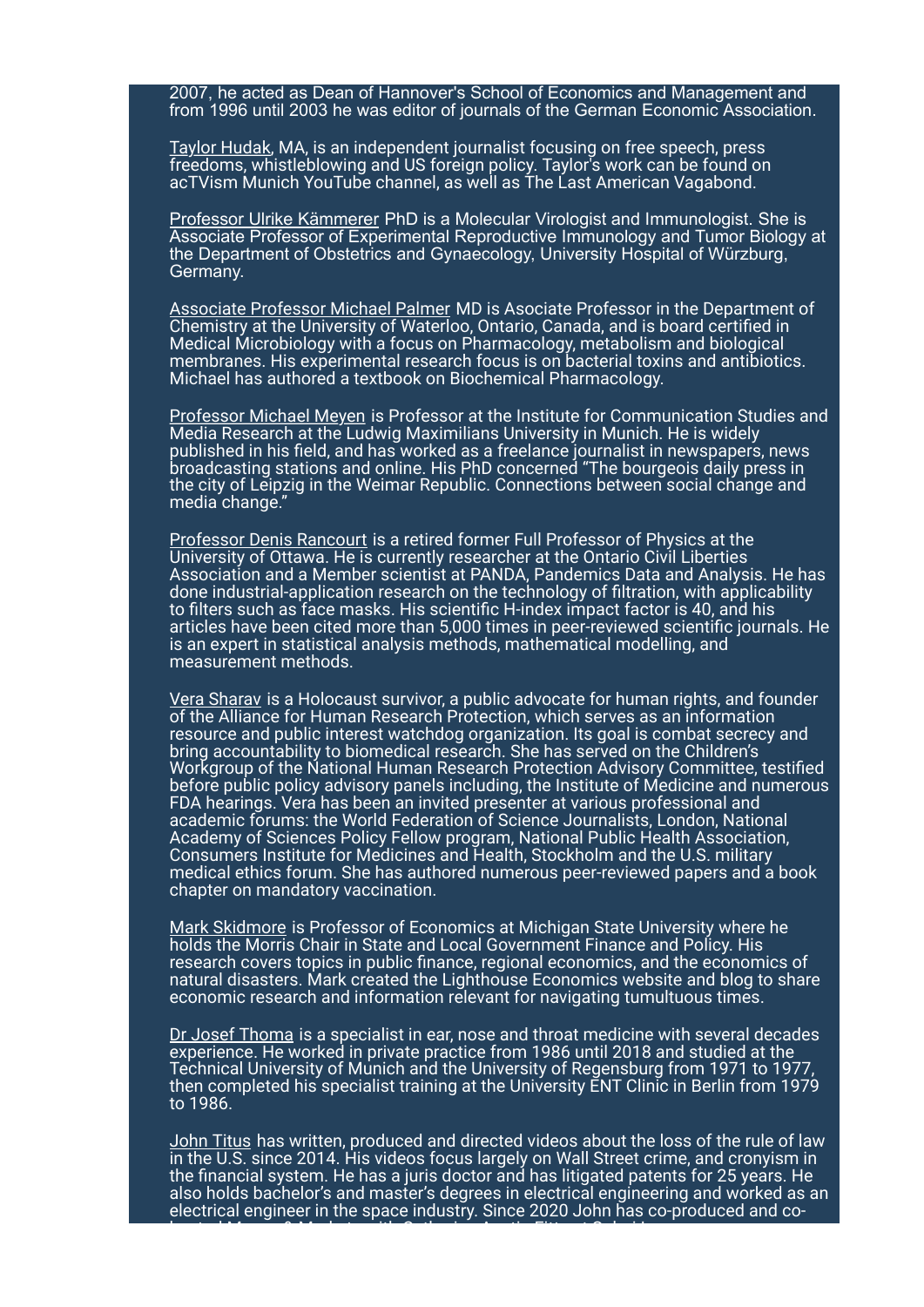#### hosted Money & Markets with Catherine Austin Fitts at Solari Inc.

Professor Harald Walach is a researcher at the interface between medicine, psychology and consciousness studies. He holds a double Ph.D. in Clinical Psychology, and History and Theory of Science. Currently he is affiliated as a professor with Poznan Medical University in Poznan, Poland, and a visiting professor with the University Witten-Herdecke's psychology department in Germany, where he teaches philosophical foundations of psychology. He is founding director of the Change Health Science Institute in Berlin.

Professor Richard A. Werner is a university Professor in banking and finance. He holds a First Class Honours in Economics from the London School of Economics and a doctorate in Economics from the University of Oxford. He is a founding chair of Local First, a community interest company establishing not-for-profit community banks in the UK and in 2008 he founded and has been director of the Centre for Banking, Finance and Sustainable Development - the first research centre to focus on the link between the financial sector and sustainability issues. He has been professor of monetary, macro and development economics at Goethe-University Frankfurt, Professor of International Banking at the University of Southampton, and assistant professor in economics and finance at Sophia University, Tokyo. Richard has worked as Chief Economist, Senior Managing Director and Senior Consultant in private industry, including at Bear Stearns and Jardine Fleming Securities, and as visiting scholar and visiting researcher at the Japanese Ministry of Finance and the Bank of Japan. His book *Princes of the Yen* was a No. 1 bestseller in Japan.

Dr. Sam White is a UK-based General Practitioner. In early 2021 he resigned from a partnership in a medical practice, and posted a video to social media explaining his reasoning, citing lies surrounding COVID-19. After the NHS suspended his licence to practice medicine a result, he wrote an open letter, via his lawyer, to the NHS Chief Executive. The letter appealed the grounds for this suspension and highlighted in great detail the ethical breaches of the vaccine program, including lack of informed consent.

Patrick Wood is a leading and critical expert on Sustainable Development, Green Economy, Agenda 21, 2030 Agenda and historic Technocracy. He is the author of *Technocracy Rising: The Trojan Horse of Global Transformation* (2015) and co-author of Trilaterals Over Washington, Volumes I and II (1978-1980) with the late Antony C. Sutton. Patrick remains a leading expert on the elitist Trilateral Commission, their policies and achievements in creating their self-proclaimed "New International Economic Order" which is the essence of Sustainable Development on a global scale. Wood is the publisher of Technocracy News and Trends and founder of Citizens for Free Speech.

Dr. Michael Yeadon BSc was Formerly Vice President & Chief Scientific Officer Allergy & Respiratory at Pfizer Global R&D. He holds Joint Honours in Biochemistry and Toxicology and a PhD in Pharmacology. He is an Independent Consultant and Co-founder & CEO of Ziarco Pharma Ltd.



--

This message was sent to lissa@lissajohnson.com.au by info@doctors4covidethics.org.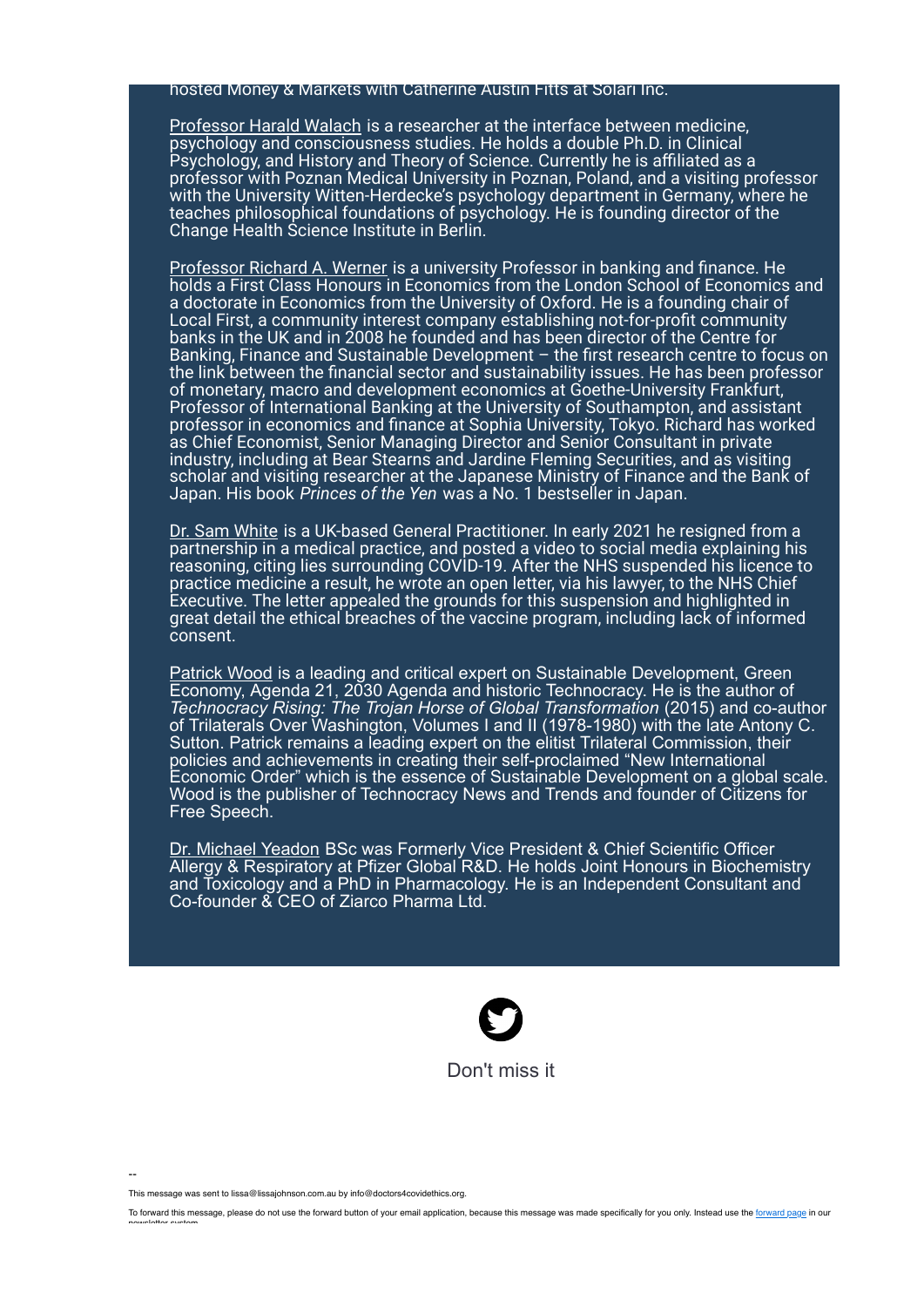ப<del>லையை குலவா.</del><br>To change your details and to choose which lists to be subscribed to, visit your personal <u>preferences page</u>.<br>Or you can <u>opt-out completely</u> from all future mailings.

POWERED BY **[PHPLIST](https://mail.doctors4covidethics.org/lists/lt.php?tid=fEleUFUFVFcIAhUCVVMDGARWBQQaAANVBk4JBAoAUF0BVlcGVwZJUFtTXgNRCgcYB1EAVxpVBARXTgFWVgRPBwwGUFAFBwdQAVMJT1JWVVYJUFRXGgQID1JODQpXAE8GBlFeTl9RUQUPCwoFBlcABA)**